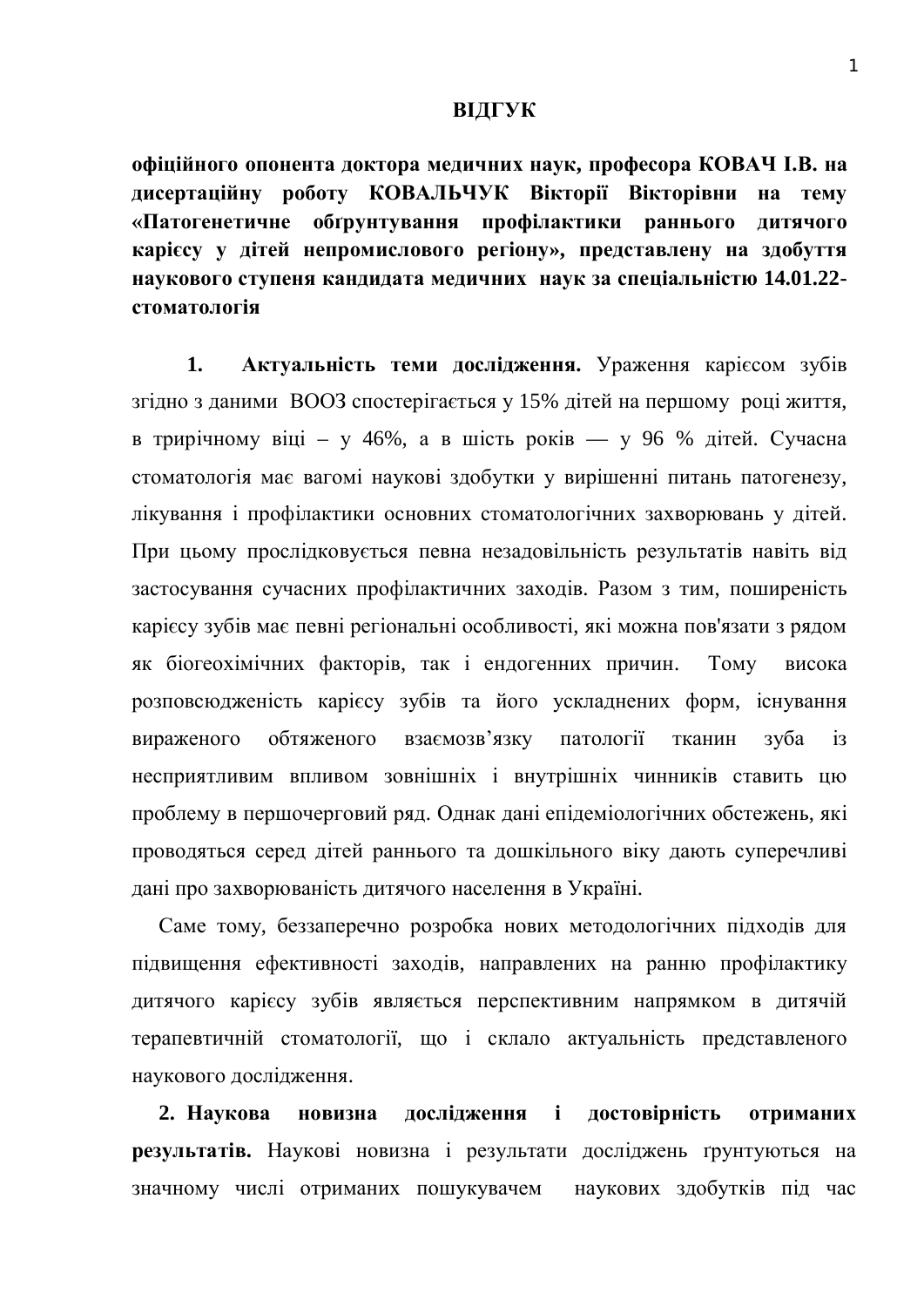виконання дисертаційного дослідження. Глибокий та всебічний аналіз клінічних, експериментальних та численних лабораторних досліджень дозволив вивчити дані по захворюваності карієсом зубів, рівню гігієни порожнини рота у дітей  $2 - 5$  років в регіоні зі зниженим вмістом фтору в питній воді та розробити в експерименті на моделі карієсу зубів склад карієспрофілактичного комплексу, який корегує метаболічні процеси в організмі та володіє адаптогенною, антиоксидантною, мембранотропною, антимікробною і антистресовою дією. Автором доведено, що застосування в клініці розробленого ЛПК, дозволило зменшити кількість каріозних порожнин та глибину їх ураження, ступінь дисбіозу (СД) в порожнині рота, активність уреази, збільшити активність лізоциму, вмісту кальцію та мінералізуючу здатність пульпи тварин.

Дисертантом оптимізовано діагностичний комплекс оцінки стоматологічного статусу дітей раннього та дошкільного віку, що враховує основні ланки патогенезу виникнення карієсу зубів і включає оцінку загального стану організму, його резистентність, гомеорезис ротової рідини, стан твердих тканин зубів і споживання вуглеводів.

Вперше, на підставі всебічного і поглибленого аналізу результатів проведених досліджень дисертантом представлено обґрунтування застосування поетапного лікувально-профілактичного комплексу, який включає полівітаміни, мікроелементи, антиоксидантні, мембранотропні, остеотропні і мінералізуючі препарати в умовах природного біогеохімічного дефіциту фтору. Доведена висока ефективність науково-обґрунтованих схем профілактичних заходів, направлених на запобігання виникнення раннього карієсу зубів у дітей з вагомим наочним доказом у вигляді результатів співставлювального аналізу в групах порівняння.

3. Обґрунтування наукових положень, висновків і рекомендацій, сформульованих у дисертації.

Дисертація виконана відповідно до плану науково-дослідної роботи ДУ «Інститут стоматології НАМН України» - «Удосконалити профілактику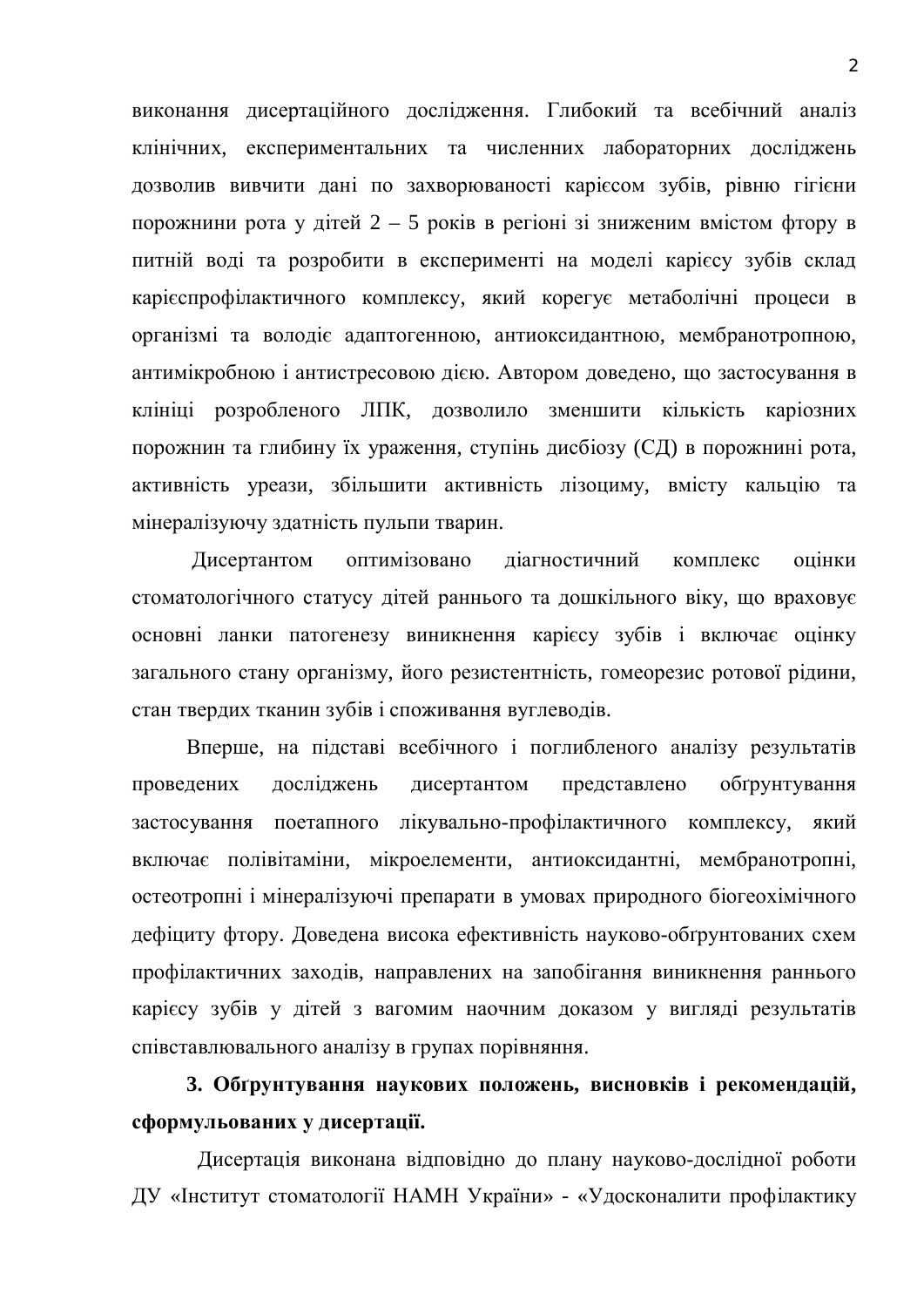та лікування основних стоматологічних захворювань у пацієнтів на тлі зниженої неспецифічної резистентності, обумовленої антропогенними та біогеохімічними макро- та мікроелементозами» (Шифр НДР: НАМН 089.13 № ДР 0113U000532). Здобувач був безпосереднім виконавцем окремих фрагментів вищезазначеної теми.

Дисертантом вперше систематизовано дані по захворюваності раннім каріє сом зубів, рівню гігієни порожнини рота у дітей 2 – 5 років в регіоні зі зниженим вмістом фтору в питній воді. Дисертантом доведено і вперше показано, що швидкість зростання інтенсивності карієсу зубів кп<sub>з</sub> у дітей в період з 2 – 3-х до 4 – 5-ти років при відсутності лікування становить 0,65 на pik.

Автором розроблено та апробовано в клініці поетапний спосіб профілактики раннього карієсу зубів у дітей шляхом застосування лікувально-профілактичного комплексу, до складу якого входять полівітаміни, мікроелементи, антиоксидантні, мембранотропні, остеотропні і мінералізуючі препарати, що дозволило поліпшити через два роки біохімічні показники ротової рідини у дітей раннього та дошкільного віку, а саме. збільшити активність лізоциму в 1,8 раз, знизити активність уреази в 3 рази, а показник ступеня дисбіозу зменшити від 5,71 в початковому стані до 1,04 у 2-3-х літніх і від 4,63 до 1,02 у 4-5-ти літніх дітей, що свідчить про стійке відновлення у них мікробіоценозу в порожнині рота.

## 4. Теоретичне та практичне значення результатів дослідження.

Отримані дисертантом дані є вагомим вкладом у вирішенні завдання підвищення ефективності профілактики раннього карієсу зубів у дітей 2-5 років в непромисловому регіоні зі зниженим вмістом фтору в питній воді. Встановлені та статистично проаналізовані показники поширеності та інтенсивності раннього карієсу зубів у дітей раннього і дошкільного віку. Показана можливість ефективної нормалізації клінічних, біохімічних та біофізичних показників стоматологічного статусу дітей шляхом використання розробленого дисертантом ЛПК, до складу якого входять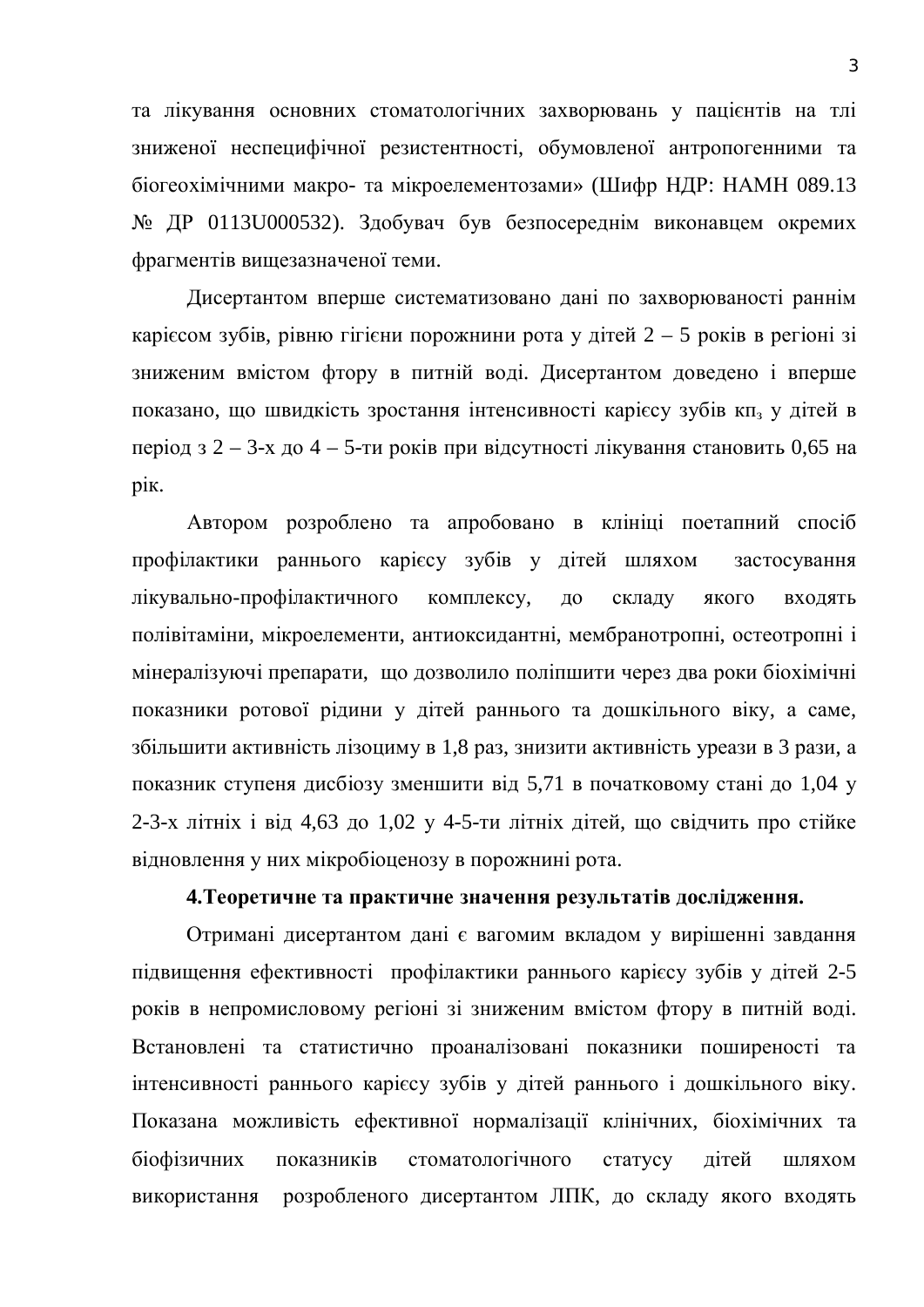препарати «Алфавіт», «Кальцикор», «Карніель», «Лізодент», «Лецитин», «Біотрит-Дента» і «Квертулін».

Отримані автором дані уточнюють уявлення про етіопатогенетичні механізми виникнення раннього карієсу зубів у дітей 2-5 років та можливості його профілактики.

Запропонований спосіб профілактики впроваджено в клінічну практику кафедр дитячої стоматології ДЗ «Дніпропетровська медична академія», Харківського державного медичного університету, Івано-Франківського національного медичного університету, у стоматологічні поліклініки Дніпропетровської, Полтавської, Івано-Франківської областей, у відділенні стоматології дитячого віку ДУ «Інститут стоматології НАМН України».

Таким чином, вибір об'єктів і методів дослідження відповідає поставленій меті та завданням дослідження, що дозволяє зробити висновок про достовірність отриманих результатів дослідження, основних положень, висновків і рекомендацій.

5. Опінка змісту лисертаційної роботи. Лисертація викладена на 162 сторінках комп'ютерного тексту, проілюстрованого 12 рисунками та містить 35 таблиць. Структура її складається зі вступу, огляду літератури, 4 розділів власних досліджень, аналізу та узагальнення отриманих результатів, висновків, практичних рекомендацій і списку використаної літератури (259 джерело літератури, з них 76 - латиницею).

У "Вступі" сформульовані актуальність вибраного напрямку досліджень, сформульовані мета і завдання, наведено відомості про наукову новизну, практичну значимість, особистий внесок здобувача, апробацію та публікації.

Зауважень до розділу не виникло.

**Розділ 1 "Огляд літератури"** (стор. 13 – 31) складається з двох підрозділів, які достатньо повно представлені у вигляді аналізу наукової нформації з питання, яке вивчає дисертант, стосовно факторів, що негативно або позитивно впливають на формування твердих тканин зубів у дітей.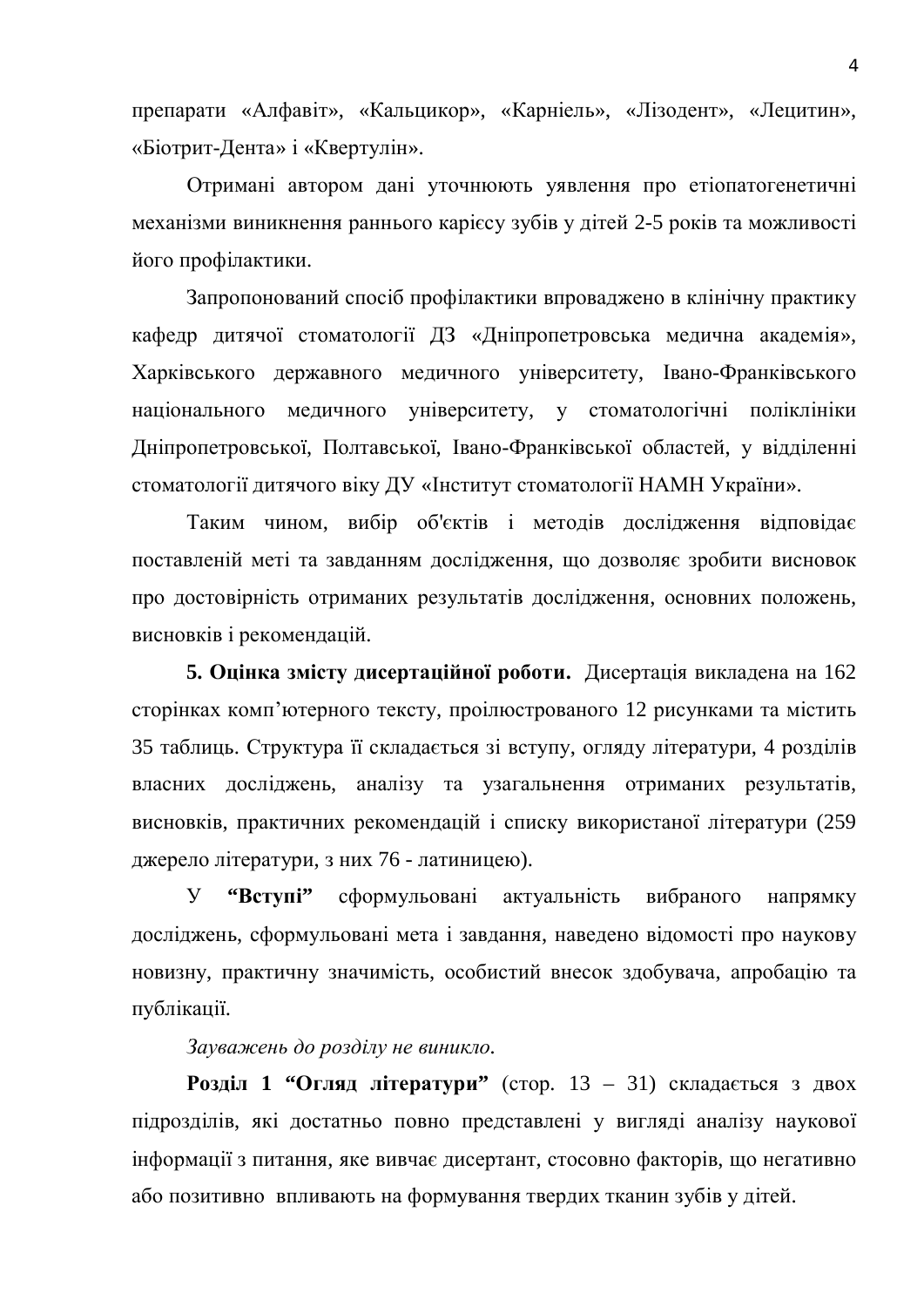Досить об'ємно і конкретно представлені характерні якості лікарських засобів, що застосовуються для профілактики карієсу зубів, а також проаналізована їх ефективність. Коротке резюме, яке наведене в кінці розділу, обґрунтовано наводить на думку про актуальність та необхідність проведення наукових пошуків в даному напрямку.

Особливих зауважень не виникло. В розділі є стилістично невдалі  $$ 

**Розділ 2 "Матеріали та методи дослідження"** (стор. 32 – 47) складається із семи підрозділів, присвячених висвітленню клінічних, лабораторних та статистичних методів дослідження. В сукупності у всіх підрозділах даного розділу приведені клініко-лабораторні методики, які дозволяють об'єктивно оцінювати отриманні клінічні результати, що дає змогу контролювати ефективність запропонованих схем профілактикикаріє су зубів у дітей.

Зауважень до розділу не виникло.

**У розділі 3 "Частота і структура стоматологічної захворюваності у** дітей раннього і дошкільного віку непромислового регіону зі зниженим **вмістом фтору у питній воді" (стор. 48 – 78) представлені результати** епідеміологічних досліджень щодо стоматологічної захворюваності у дітей раннього та дошкільного віку. Дисертантом встановлено, що у дітей 2-3 років на тлі дефіциту фтору поширеність карієсу становить 65,6 % і відповідає високому показнику по градації ВООЗ. Інтенсивність карієсу у дітей даного віку — 3,1 (середня по градації ВООЗ), а у групі SiC вона становить 8,0 (висока), що значно більше в порівнянні із середньостатистичними даними по Україні. Особливо цінним в роботі стало уточнення стану структури індексу кп<sub>п</sub> що характеризує ступінь ураження твердих тканин зубів у спостерігаємих дітей, і було встановлено, що компонент «к» становить 98%, а компонент «п» складав лише 2%.

Автором було проведено регресійний аналіз показників стоматологічного статусу, біохімічних показників ротової рідини та стану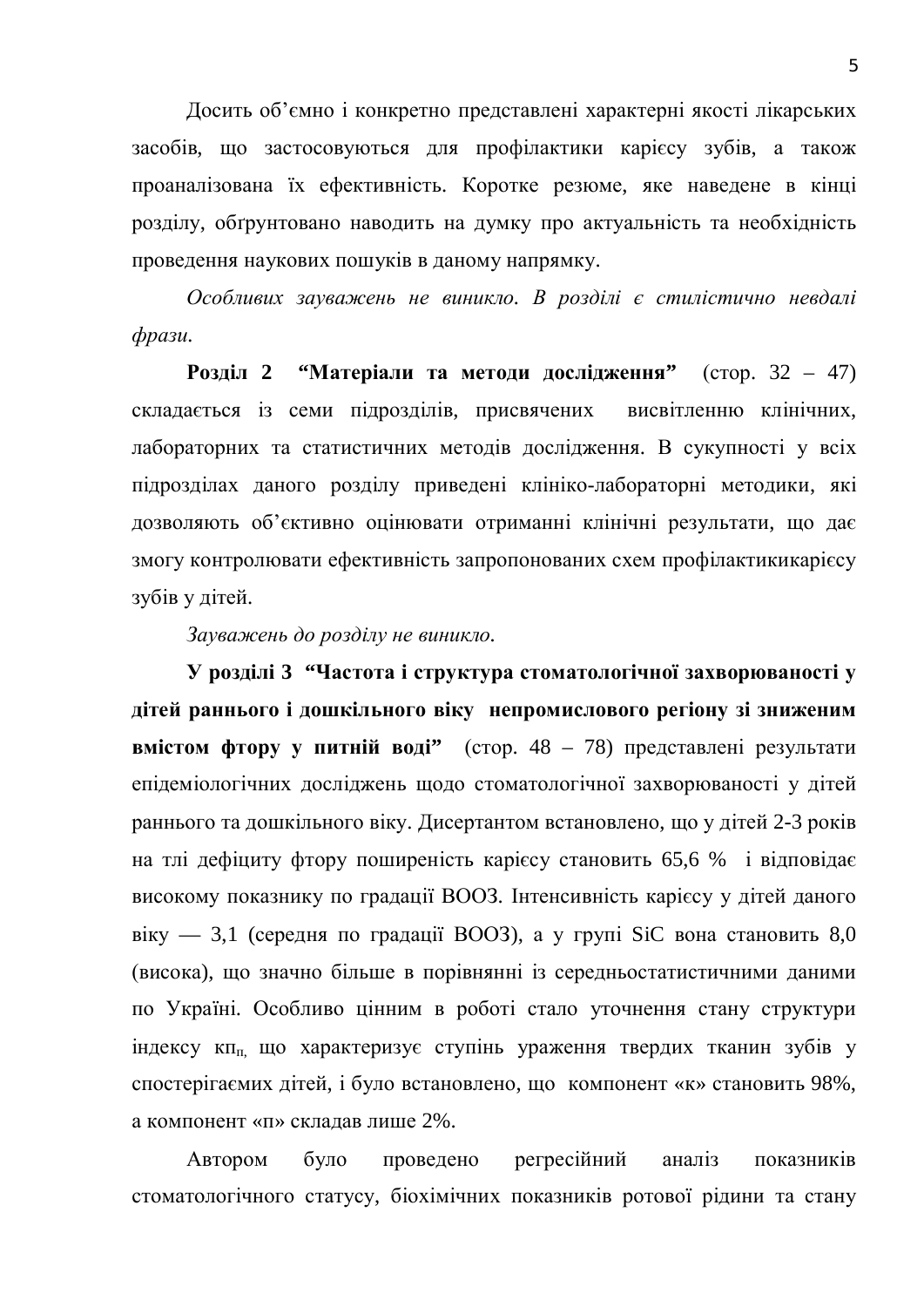кісткових тканин дітей 2-5 років різних регіонів України і встановлено, що залежність кп<sub>з</sub> від рівня гігієни була понадлінійною і це свідчить про нестійкість захисних систем організму у дітей до виникнення РДК.

Особливих зауважень до розділу не виникло. Цінним та науково  $\delta$ бґрунтованим є те, що в цьому розділі автор провів регресійний аналіз, який  $\partial$ *озволить прогнозувати рівень ураження карієсом зубів у дітей 2-5 років з* урахуванням гігієни порожнини рота в різних регіонах проживання  $(n_{\text{p}}\alpha_{\text{u}}\alpha_{\text{u}}, \alpha_{\text{p}}\alpha_{\text{u}}\alpha_{\text{u}})$  *промисловий*). Однак у розділі сказано про низький рівень фтору, а не наведені його цифрові значення *і доцільним було б конкретно* указати на кількість фтору в питній воді, яку застосовували діти  $HP$ иепромислового регіону.

Розділ 4 "Експериментальне обгрунтування комплексної профілактики основних стоматологічних захворювань у дітей раннього **BiKY Ha MOJEJI Kapiccy**  $3\sqrt{6}$ **ib y**  $\mu$ **ypib" (стор. 79 – 86) присвячений розробці** власного лікувально-профілактичного комплексу та вивченню його впливу на експериментальний карієс зубів у щурів. Дисертантом встановлено, що знаходження щурів на карієсогенному раціоні протягом місяця призвело до збільшення кількості каріозних порожнин у тварин — на 32,7 %, а глибини порожнин — на 41%. Тривале споживання щурами каріє согенного раціону призвело також до достовірного зменшення вмісту кальцію в ротовій рідині.

Однак автором показано, що проведення у щурів двохетапної профілактики виникнення ураження зубів за допомогою розробленого ЛПК поряд з гігієною порожнини рота еліксиром «Лізодент» і місцевим застосуванням гелю «Квертулін» ефективно перешкоджало розвитку каріозного процесу. Досліджувана схема профілактики карієсу запобігала зниженню мінералізуючої функції ротової рідини в карієсогенних умовах, стимулюючи накопичення кальцію в ній та стимулювала антимікробний захист в порожнині рота тварин. У той же час карієсогенний раціон і лікувально-профілактичний комплекс достовірно не впливали на вміст фосфору в ротовій рідині тварин.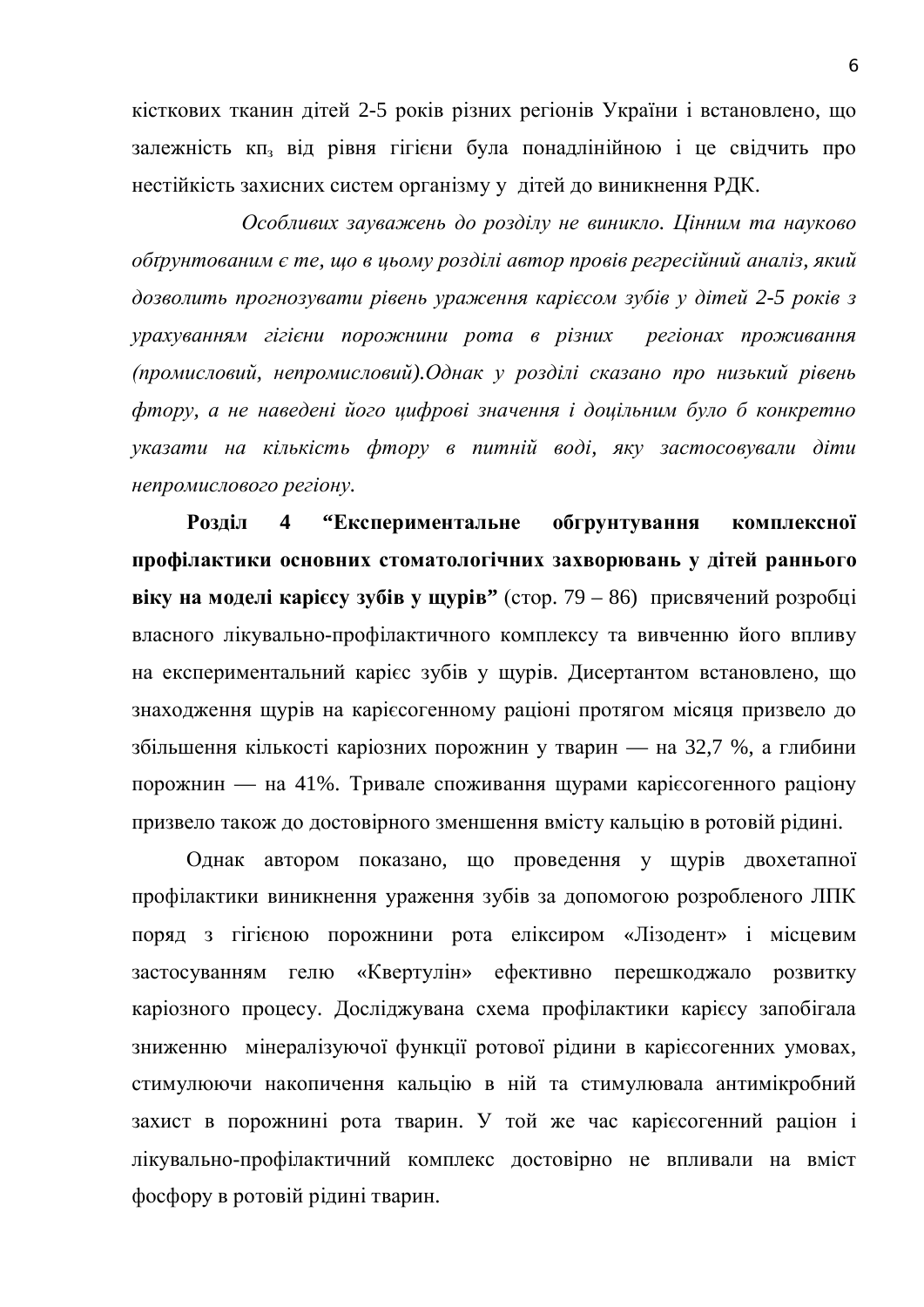Pозділ змістовний та логічний. Зауважень до розділу не виникло. В **кінці розділу дисертантом представлено загальне заключення у вигляді** висновків, які свідчать про необхідність застосування розробленого дікувально-профілактичного комплексу в умовах клініки.

В розділі 5 "Клінічна та клініко-лабораторна оцінка ефективності запропонованого комплексу профілактики карієсу зубів у дітей раннього **і дошкільного віку"** (стор. 87 – 115) представлено результати досліджень, які дозволили встановити, що поетапне застосування розробленого лікувально-профілактичного комплексу, до складу якого входили препарати антиоксидантного, адаптогенного і антистресового механізму дії, карієспрофілактична ефективність у дітей 2-3 років за два роки спостережень складала 53,8%, а у дітей 4-5-ти річного віку вона дорівнювала 56,8 %.

Поліпшення рівня гігієни порожнини рота і пародонтологічних показників в основних групах дітей спостерігалося протягом усього дослідження. У дітей 2-3-х років основної групи індекси Silness-Loe та Stallard через 2 роки спостережень були в 2 рази менше, а індекс РМА% зменшився через 2 роки — в 4 рази.

Дисертантом отримані зміни таких біохімічних показників в ротовій рідині, як кальцій, фосфор, лізоцим та уреаза. Автором отримані досить цікаві дані щодо впливу на ці показники запропонованого комплексу профілактики карієсу зубів, який проявлявся зниженням активності уреази в  $2,3 - 5$  рази, ступеню дисбіозу в порожнині рота у 8 разів, збільшенням активності лізоциму в 1,5-1,8 рази та більш ніж в 2 рази рівню кальцію в ротовій рідині спостережуваних дітей. Крім того розроблений ЛПК, до складу якого входили препарати "Алфавіт", "Кальцикор", "Карніель", "Лізодент", "Лецитин", "Біотрит-Дента" та "Квертулін", дозволив стабілізувати рН ротової рідини, майже в 2 рази збільшити коефіцієнт її дисперсії, поліпшити тип мікрокристалізації ротової рідини (з III-IV на II-III), збільшити кислоторезистентність емалі зубів і її електричний опір, а також поліпшити функціональні реакції мікрокапілярного русла ясен на жувальне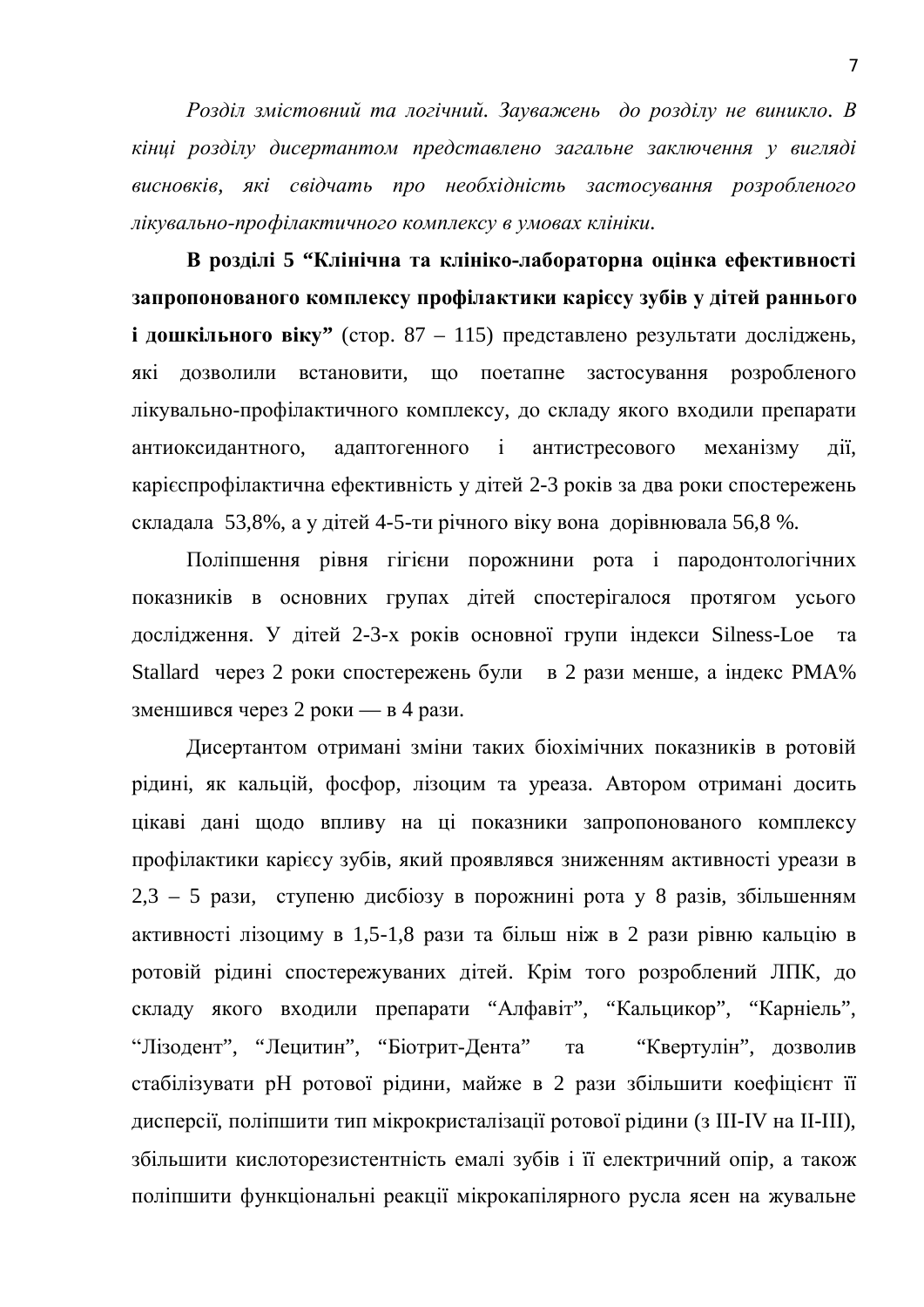навантаження в середньому на  $8\% - 12\%$  у дітей 2-3-х і 4-5-ти років з раннім дитячим карієсом зубів.

Все це дає право вважати, що обґрунтовані дисертантом поетапні лікувально-профілактичні заходи володіють каріє срезистентними властивостями.

Особливих зауважень до розділу не виникло. В розділі представлені дані щодо мікрокристалізації ротової рідини. Однак не представлено  $x^x$ *жодного фото типів мікрокристалізації, що бажано було б зробити. Деякі* таблиці можна було б замінити на гістограми для покращення сприйняття  $no\ddot{o}$ *aного* матеріалу.

**У розділі "Аналіз і узагальнення результатів дослідження" (116 –** 129) в певній послідовності приводиться узагальнення результатів клініколабораторних досліджень, які залишають місце для роздумів. Наводиться підсумок, що стверджує про ефективність розробленої і впровадженої схеми поетапної профілактики виникнення карієсу зубів у дітей раннього та дошкільного віку. Дисертантом створено доказову базу щодо ефективності розробленого ЛПК і це дозволило підвищити ступінь мінералізації емалі тимчасових зубів та зменшити кількість каріозних уражень в них.

Особливих зауважень до розділу немає. Однак у розділі слід було б зробити порівняльний аналіз отриманих власних результатів дослідження в порівнянні з іншими науковиями, які працювали у даному напрямку.

Загалом усі розділи дисертації вдало ілюстровано таблицями і рисунками, що є документальним підтвердженням проведених досліджень.

Робота виконана на актуальну тему стоматології із залученням достатнього фактичного матеріалу та використанням сучасних і адекватних методик. Текст дисертації викладено літературною мовою.

Висновки відповідають змісту дисертації, отримані кінцеві результати вказують на необхідність широкого впровадження даних наукових розробок в клінічну практику.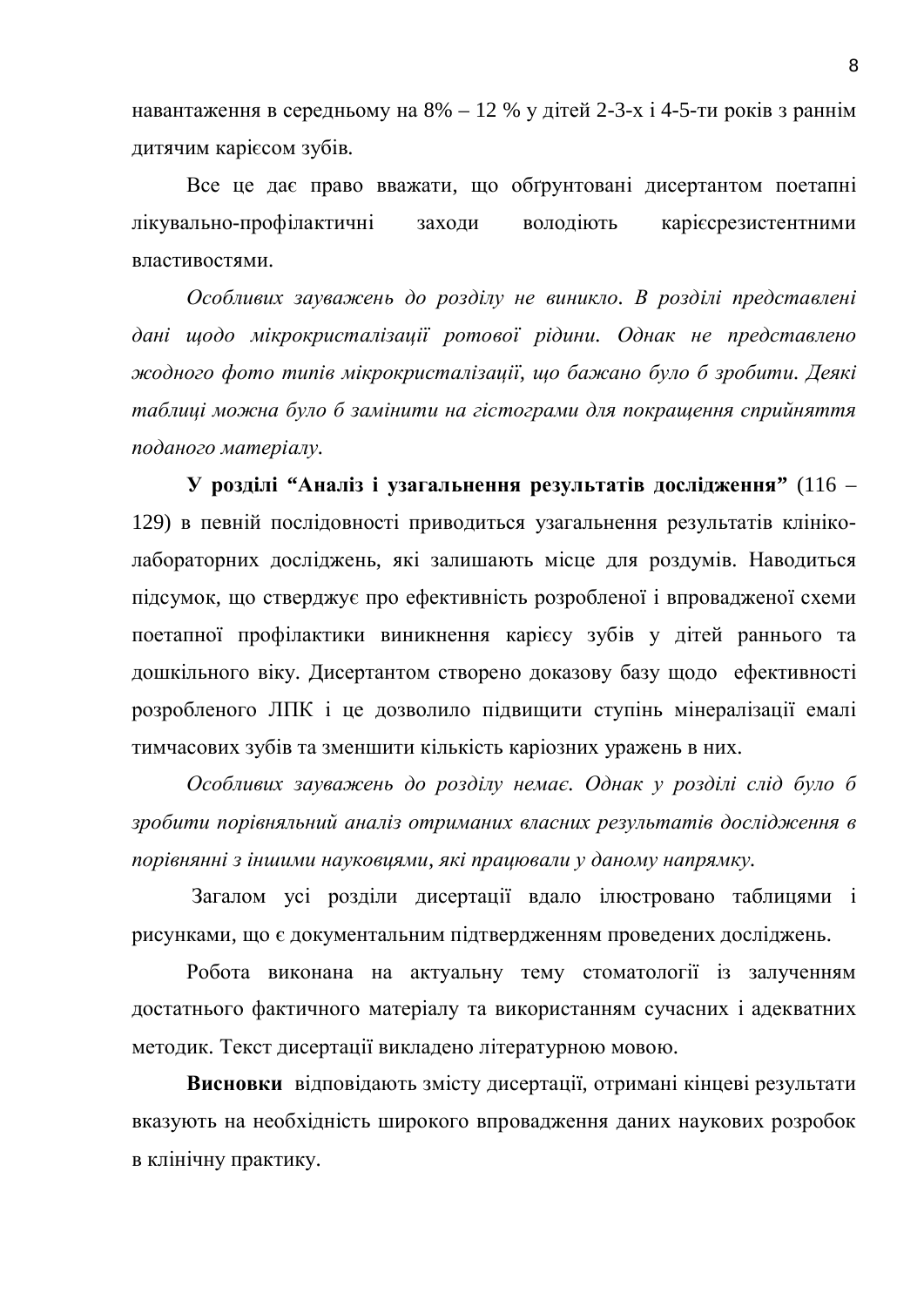Практичні рекомендації складено доцільно та логічно. Зауважень не викликають.

Джерела використаної літератури достатньо повні, нові та відповідають темі проведених досліджень.

Автореферат та опубліковані роботи повністю відображають основний зміст дисертації.

Основні положення дисертації знайшли повне відображення у 10 наукових працях, з них 6 статей (5 статей у наукових фахових виданнях України, 1 стаття у науковому виданні Польщі), 1 патент України на корисну модель, 3 тези доповідей на науково-практичних конференціях різного рівня.

Незважаючи на виявлені незначні недоліки принципових зауважень щодо суті роботи, оформлення, подання матеріалу в дисертації та викладених результатів немає.

В плані дискусії дисертанту слід надати пояснення на такі питання:

- 1. Яка кратність проведення розробленої Вами схеми поетапної адаптогенної профілактики карієсу зубів у дітей раннього та дошкільного віку і чи можна її застосовувати в промислових регіонах?
- 2. В чому полягає особливість розробленого Вами діагностичного комплексу для виявлення карієсу зубів у дітей раннього та дошкільного B<sub>ikv</sub>?
- 3. За рахунок чого, на Вашу думку, відбувається підвищення кислоторезистентності емалі зубів і збільшення її електричного опору у досліджуваних дітей?
- 4. З якою метою Ви вивчали стан мікрокапілярного русла ясен у дітей і яким чином він впливає на резистентність твердих тканин зубів у літей?
- 5. Яка економічна ефективність запропонованих Вами профілактичних заходів в порівнянні з іншими?